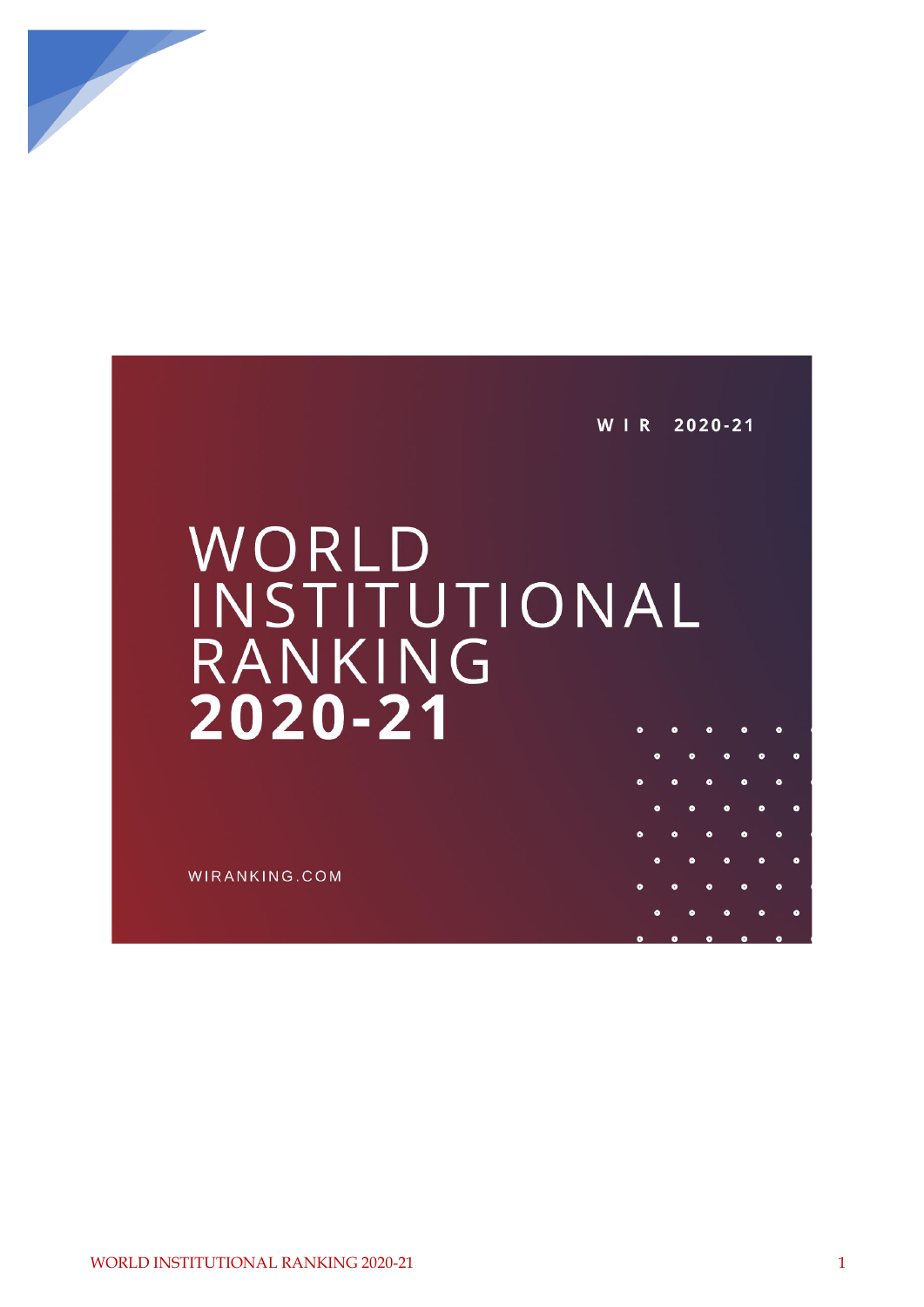| World<br>Ranking | Institution                                 | Location       |
|------------------|---------------------------------------------|----------------|
| $\mathbf{1}$     | Harvard University                          | <b>USA</b>     |
| $\overline{2}$   | Massachusetts Institute of Technology       | <b>USA</b>     |
| $\mathfrak{Z}$   | University of Oxford                        | United Kingdom |
| 4                | <b>Stanford University</b>                  | <b>USA</b>     |
| 5                | University of Cambridge                     | United Kingdom |
| 6                | University of California, Berkeley          | <b>USA</b>     |
| 7                | Yale University                             | <b>USA</b>     |
| 8                | Columbia University                         | <b>USA</b>     |
| 9                | University of Pennsylvania                  | <b>USA</b>     |
| 10               | Johns Hopkins University                    | <b>USA</b>     |
| 11               | University of Chicago                       | <b>USA</b>     |
| 12               | Cornell University                          | <b>USA</b>     |
| 13               | University of Michigan, Ann Arbor           | <b>USA</b>     |
| 14               | University College London                   | United Kingdom |
| 15               | University of California, Los Angeles       | <b>USA</b>     |
| 16               | University of Tokyo                         | Japan          |
| 17               | University of Wisconsin-Madison             | <b>USA</b>     |
| 18               | McGill University                           | Canada         |
| 19               | University of Washington - Seattle          | <b>USA</b>     |
| 20               | California Institute of Technology          | <b>USA</b>     |
| 21               | <b>Imperial College London</b>              | United Kingdom |
| 22               | Princeton University                        | <b>USA</b>     |
| 23               | Duke University                             | <b>USA</b>     |
| 24               | University of Illinois at Urbana-Champaign  | <b>USA</b>     |
| 25               | New York University                         | <b>USA</b>     |
| 26               | <b>ETH Zurich</b>                           | Switzerland    |
| 27               | Karolinska Institute                        | Sweden         |
| 28               | University of Edinburgh                     | United Kingdom |
| 29               | University of Minnesota - Twin Cities       | <b>USA</b>     |
| 30               | University of Copenhagen                    | Denmark        |
| 31               | Sorbonne University                         | France         |
| 32               | Kyoto University                            | Japan          |
| 33               | University of North Carolina at Chapel Hill | <b>USA</b>     |
| 34               | Ludwig Maximilian University of Munich      | Germany        |
| 35               | King's College London                       | United Kingdom |
| 36               | University of British Columbia              | Canada         |
| 37               | University of Texas at Austin               | <b>USA</b>     |
| 38               | University of California San Diego          | <b>USA</b>     |
| 39               | PSL University                              | France         |
|                  |                                             |                |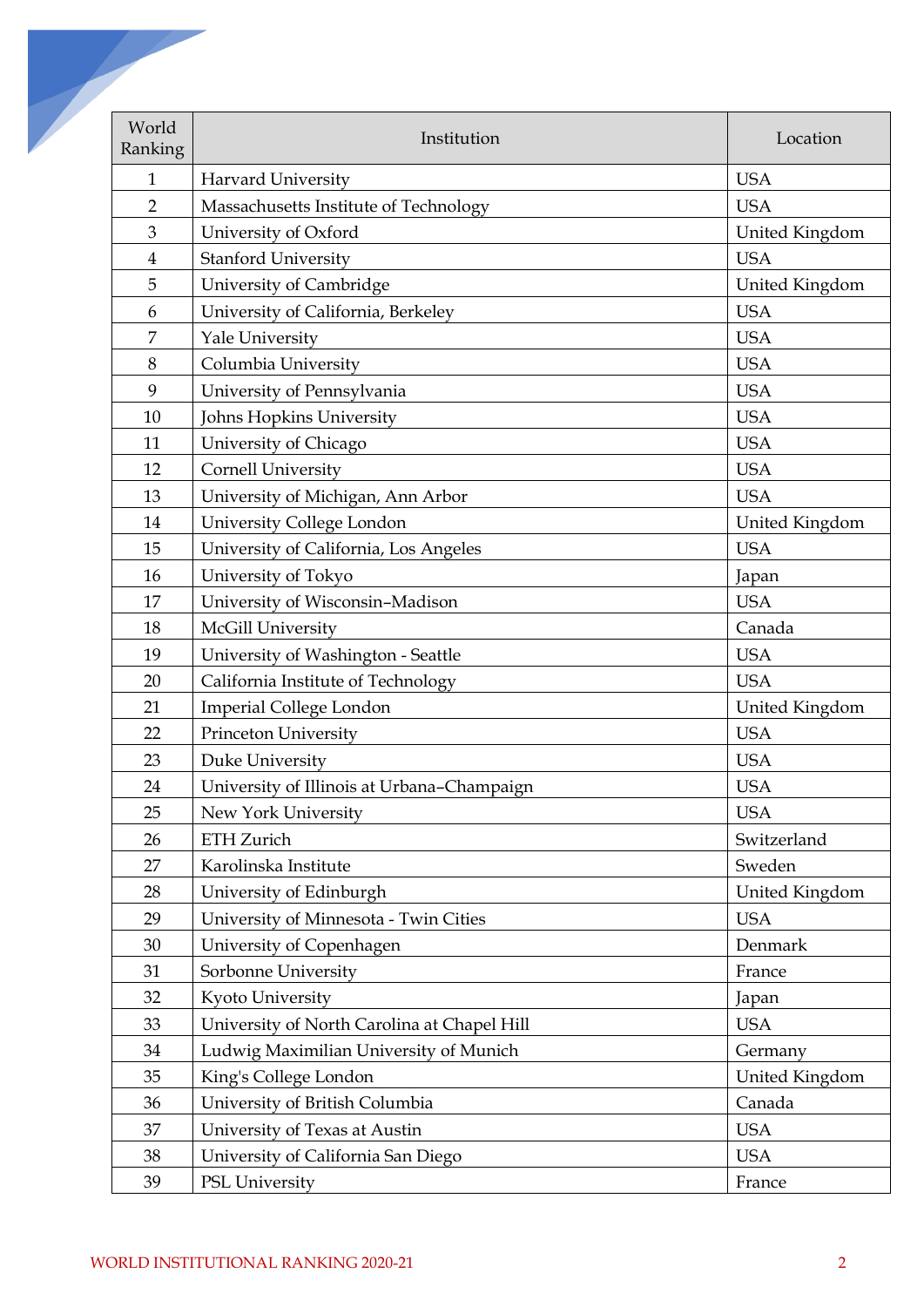| 40 | University of Birmingham                        | United Kingdom |
|----|-------------------------------------------------|----------------|
| 41 | University of Manchester                        | United Kingdom |
| 42 | Humboldt University of Berlin                   | Germany        |
| 43 | Washington University in St. Louis              | <b>USA</b>     |
| 44 | Ohio State University                           | <b>USA</b>     |
| 45 | <b>Technical University of Munich</b>           | Germany        |
| 46 | Northwestern University                         | <b>USA</b>     |
| 47 | University of California, Davis                 | <b>USA</b>     |
| 48 | Free University of Berlin                       | Germany        |
| 49 | University of Zurich                            | Switzerland    |
| 50 | University of Melbourne                         | Australia      |
| 51 | University of Maryland, College Park            | <b>USA</b>     |
| 52 | University of Texas Southwestern Medical Center | <b>USA</b>     |
| 53 | Purdue University                               | <b>USA</b>     |
| 54 | University of Oslo                              | Norway         |
| 55 | University of Geneva                            | Switzerland    |
| 56 | Utrecht University                              | Netherlands    |
| 57 | Heidelberg University                           | Germany        |
| 58 | <b>Baylor College of Medicine</b>               | <b>USA</b>     |
| 59 | Leiden University                               | Netherlands    |
| 60 | Hebrew University of Jerusalem                  | Israel         |
| 61 | <b>Brown University</b>                         | <b>USA</b>     |
| 62 | Case Western Reserve University                 | <b>USA</b>     |
| 63 | Paris-Saclay University                         | France         |
| 64 | University of Basel                             | Switzerland    |
| 65 | University of Göttingen                         | Germany        |
| 66 | University of Rochester                         | <b>USA</b>     |
| 67 | University of Sydney                            | Australia      |
| 68 | University of Tübingen                          | Germany        |
| 69 | University of Toronto                           | Canada         |
| 70 | University of Colorado Boulder                  | <b>USA</b>     |
| 71 | Uppsala University                              | Sweden         |
| 72 | University of Amsterdam                         | Netherlands    |
| 73 | Carnegie Mellon University                      | <b>USA</b>     |
| 74 | University of Leeds                             | United Kingdom |
| 75 | University of Glasgow                           | United Kingdom |
| 76 | Osaka University                                | Japan          |
| 77 | Rutgers University-New Brunswick                | <b>USA</b>     |
| 78 | University of Bonn                              | Germany        |
| 79 | University of Iowa                              | <b>USA</b>     |
| 80 | Nagoya University                               | Japan          |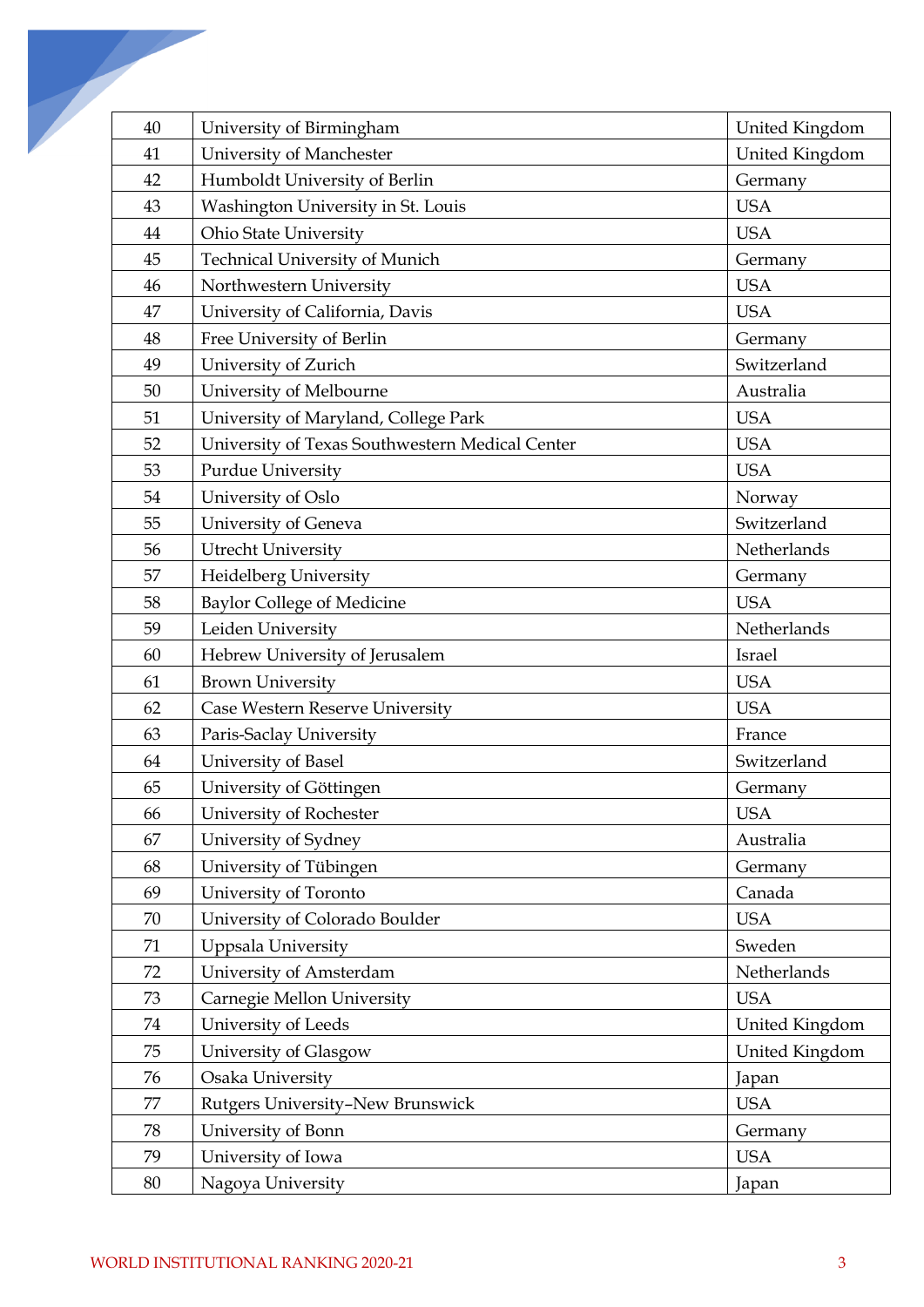| 81  | Queen Mary University of London           | United Kingdom |
|-----|-------------------------------------------|----------------|
| 82  | University of Paris                       | France         |
| 83  | University of Freiburg                    | Germany        |
| 84  | University of Pittsburgh                  | <b>USA</b>     |
| 85  | Michigan State University                 | <b>USA</b>     |
| 86  | University of Bern                        | Switzerland    |
| 87  | Weizmann Institute of Science             | Israel         |
| 88  | University of Liverpool                   | United Kingdom |
| 89  | <b>Lund University</b>                    | Sweden         |
| 90  | <b>Australian National University</b>     | Australia      |
| 91  | University of Helsinki                    | Finland        |
| 92  | <b>Tufts University</b>                   | <b>USA</b>     |
| 93  | University of Bristol                     | United Kingdom |
| 94  | Yeshiva University                        | <b>USA</b>     |
| 95  | Dartmouth College                         | <b>USA</b>     |
| 96  | Lomonosov Moscow State University         | Russia         |
| 97  | University of Nottingham                  | United Kingdom |
| 98  | University of Strasbourg                  | France         |
| 99  | University of California, Santa Barbara   | <b>USA</b>     |
| 100 | Tohoku University                         | Japan          |
| 101 | University of Würzburg                    | Germany        |
| 102 | Aarhus University                         | Denmark        |
| 103 | University of Groningen                   | Netherlands    |
| 104 | Grenoble Alpes University                 | France         |
| 105 | <b>Rice University</b>                    | <b>USA</b>     |
| 106 | Technion - Israel Institute of Technology | Israel         |
| 107 | Indiana University Bloomington            | <b>USA</b>     |
| 108 | Pennsylvania State University             | <b>USA</b>     |
| 109 | University of Western Australia           | Australia      |
| 110 | University of Utah                        | <b>USA</b>     |
| 111 | University of Adelaide                    | Australia      |
| 112 | University of Sheffield                   | United Kingdom |
| 113 | National University of Singapore          | Singapore      |
| 114 | University of Florida                     | <b>USA</b>     |
| 115 | University of Southern California         | <b>USA</b>     |
| 116 | Seoul National University                 | South Korea    |
| 117 | Peking University                         | China          |
| 118 | University of Virginia                    | <b>USA</b>     |
| 119 | Institut Polytechnique de Paris           | France         |
| 120 | University of Hamburg                     | Germany        |
|     |                                           |                |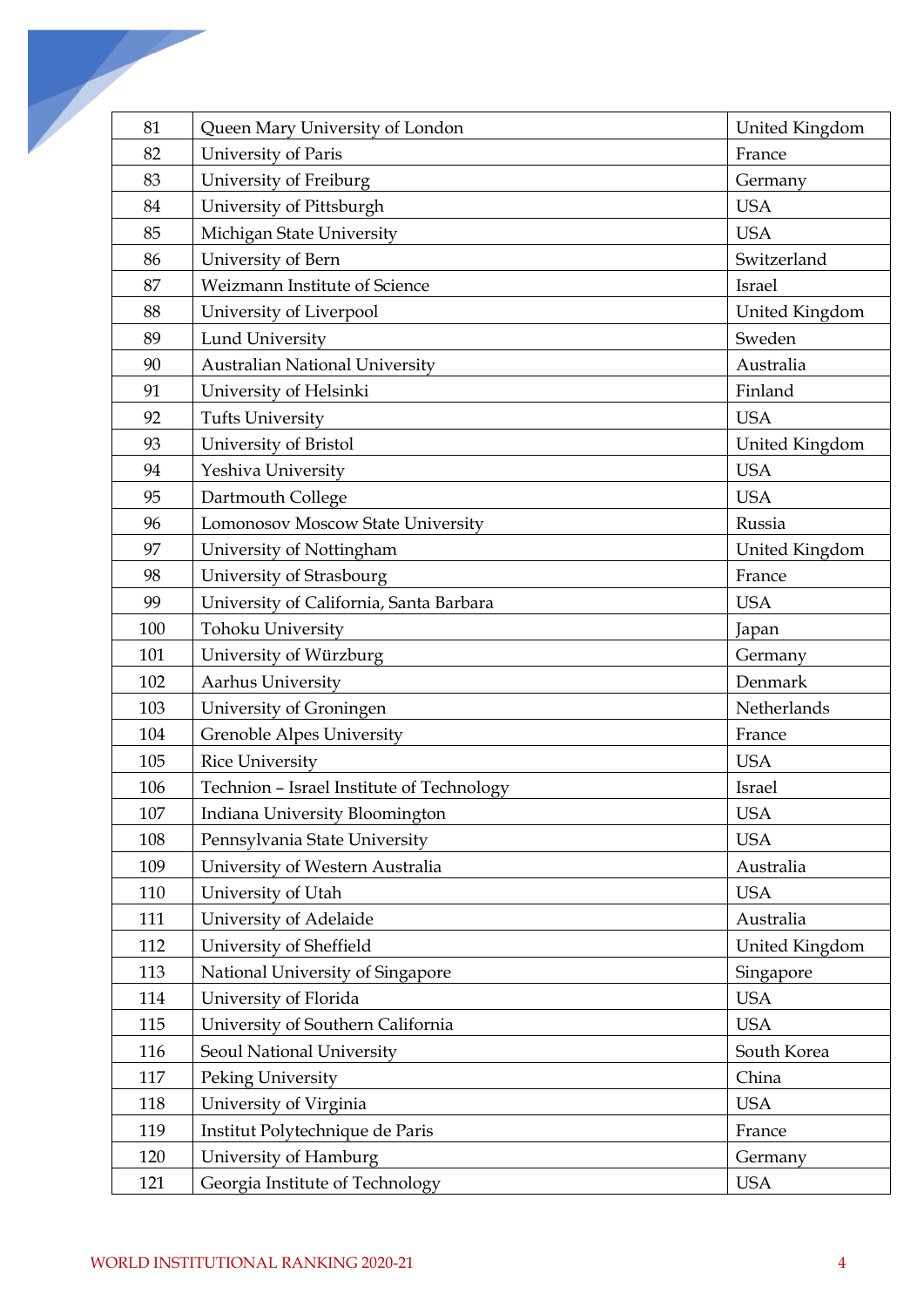| 122 | <b>Fudan University</b>                        | China          |
|-----|------------------------------------------------|----------------|
| 123 | University of Vienna                           | Austria        |
| 124 | University of Turin                            | Italy          |
| 125 | University of Alberta                          | Canada         |
| 126 | Rockefeller University                         | <b>USA</b>     |
| 127 | University of Cape Town                        | South Africa   |
| 128 | National Taiwan University                     | Taiwan         |
| 129 | Vanderbilt University                          | <b>USA</b>     |
| 130 | University of Lausanne                         | Switzerland    |
| 131 | University of East Anglia                      | United Kingdom |
| 132 | Stockholm University                           | Sweden         |
| 133 | University of Sussex                           | United Kingdom |
| 134 | University of Nebraska-Lincoln                 | <b>USA</b>     |
| 135 | University of Queensland                       | Australia      |
| 136 | Complutense University of Madrid               | Spain          |
| 137 | KTH Royal Institute of Technology              | Sweden         |
| 138 | <b>Ghent University</b>                        | Belgium        |
| 139 | Delft University of Technology                 | Netherlands    |
| 140 | University of Reading                          | United Kingdom |
| 141 | Tel Aviv University                            | Israel         |
| 142 | Trinity College Dublin                         | Ireland        |
| 143 | University of Kansas                           | <b>USA</b>     |
| 144 | Leipzig University                             | Germany        |
| 145 | Kyushu University                              | Japan          |
| 146 | Goethe University Frankfurt                    | Germany        |
| 147 | University of the Witwatersrand                | South Africa   |
| 148 | Charles University in Prague                   | Czech Republic |
| 149 | Oregon State University                        | <b>USA</b>     |
| 150 | London School of Hygiene & Tropical Medicine   | United Kingdom |
| 151 | University of Düsseldorf                       | Germany        |
| 152 | Norwegian University of Science and Technology | Norway         |
| 153 | University of Oregon                           | <b>USA</b>     |
| 154 | Radboud University                             | Netherlands    |
| 155 | University of Liège                            | Belgium        |
| 156 | <b>Emory University</b>                        | <b>USA</b>     |
| 157 | University of Pisa                             | Italy          |
| 158 | Technical University of Berlin                 | Germany        |
| 159 | University of Montreal                         | Canada         |
| 160 | Iowa State University                          | <b>USA</b>     |
| 161 | <b>McMaster University</b>                     | Canada         |
| 162 | University of York                             | United Kingdom |
|     |                                                |                |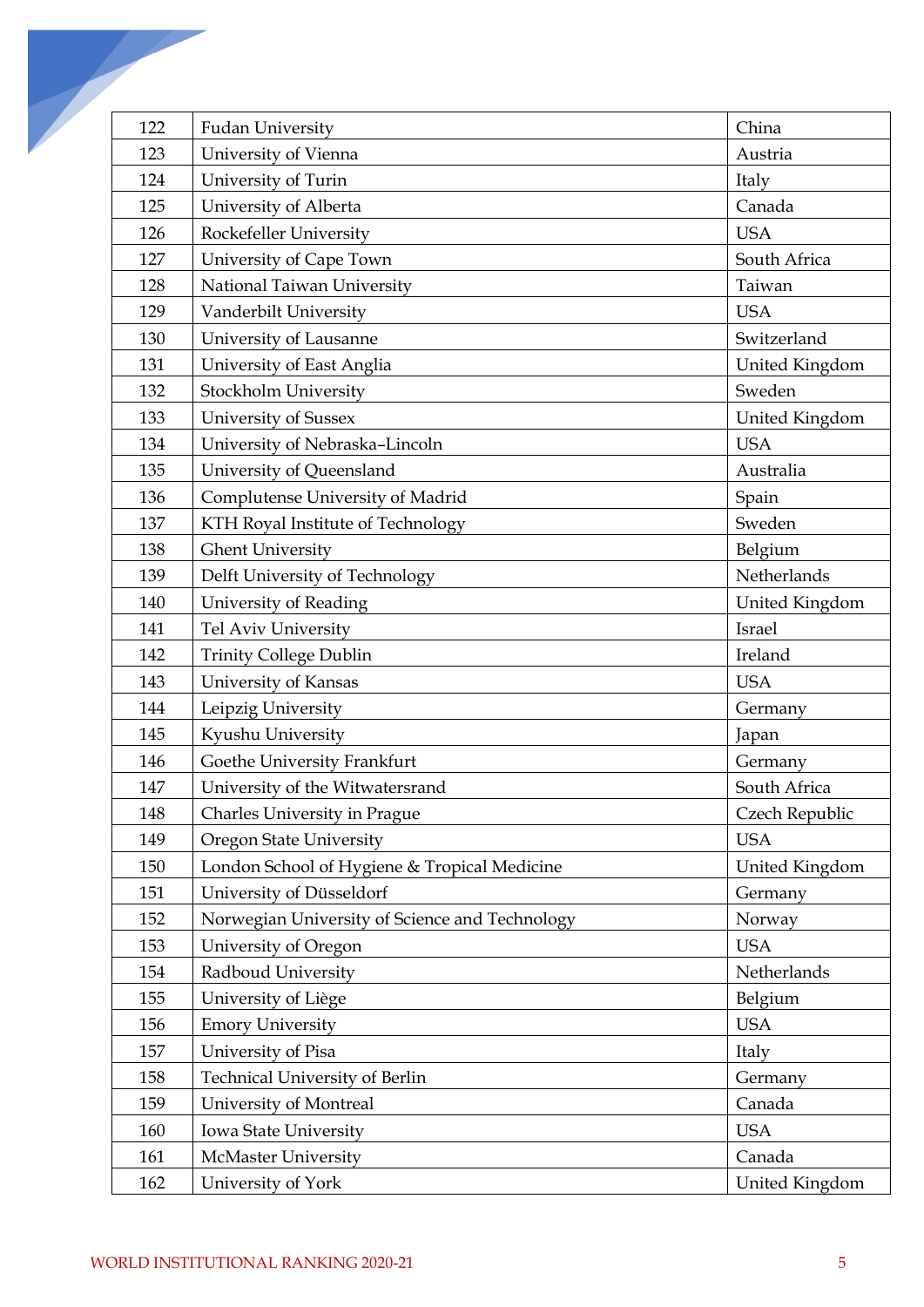| 163 | Tsinghua University                                                | China          |
|-----|--------------------------------------------------------------------|----------------|
| 164 | University of Kentucky                                             | <b>USA</b>     |
| 165 | Cardiff University                                                 | United Kingdom |
| 166 | <b>Technical University of Denmark</b>                             | Denmark        |
| 167 | University of Montpellier                                          | France         |
| 168 | Arizona State University                                           | <b>USA</b>     |
| 169 | P.N. Lebedev Physical Institute of the Russian Academy of Sciences | Russia         |
| 170 | University of Padova                                               | Italy          |
| 171 | Chinese University of Hong Kong                                    | China          |
| 172 | University of Southampton                                          | United Kingdom |
| 173 | <b>Boston University</b>                                           | <b>USA</b>     |
| 174 | Sapienza University of Rome                                        | Italy          |
| 175 | North Carolina State University                                    | <b>USA</b>     |
| 176 | Kiel University                                                    | Germany        |
| 177 | University of Milan                                                | Italy          |
| 178 | Wageningen University & Research                                   | Netherlands    |
| 179 | University of Arizona                                              | <b>USA</b>     |
| 180 | University of Exeter                                               | United Kingdom |
| 181 | Tokyo Institute of Technology                                      | Japan          |
| 182 | University of Gothenburg                                           | Sweden         |
| 183 | University of Aberdeen                                             | United Kingdom |
| 184 | <b>Stony Brook University</b>                                      | <b>USA</b>     |
| 185 | University of Erlangen-Nuremberg                                   | Germany        |
| 186 | University of California, Riverside                                | <b>USA</b>     |
| 187 | University of Notre Dame                                           | <b>USA</b>     |
| 188 | University of Bergen                                               | Norway         |
| 189 | University of New South Wales                                      | Australia      |
| 190 | University of Stuttgart                                            | Germany        |
| 191 | Hokkaido University                                                | Japan          |
| 192 | University of Warwick                                              | United Kingdom |
| 193 | University of São Paulo                                            | <b>Brazil</b>  |
| 194 | Aix-Marseille University                                           | France         |
| 195 | University of Georgia                                              | <b>USA</b>     |
| 196 | University of Lisbon                                               | Portugal       |
| 197 | <b>Western University</b>                                          | Canada         |
| 198 | University of Münster                                              | Germany        |
| 199 | Nanjing University                                                 | China          |
| 200 | University of Manitoba                                             | Canada         |
| 201 | <b>Brandeis University</b>                                         | <b>USA</b>     |
| 202 | University of Marburg                                              | Germany        |
| 203 | Dalhousie University                                               | Canada         |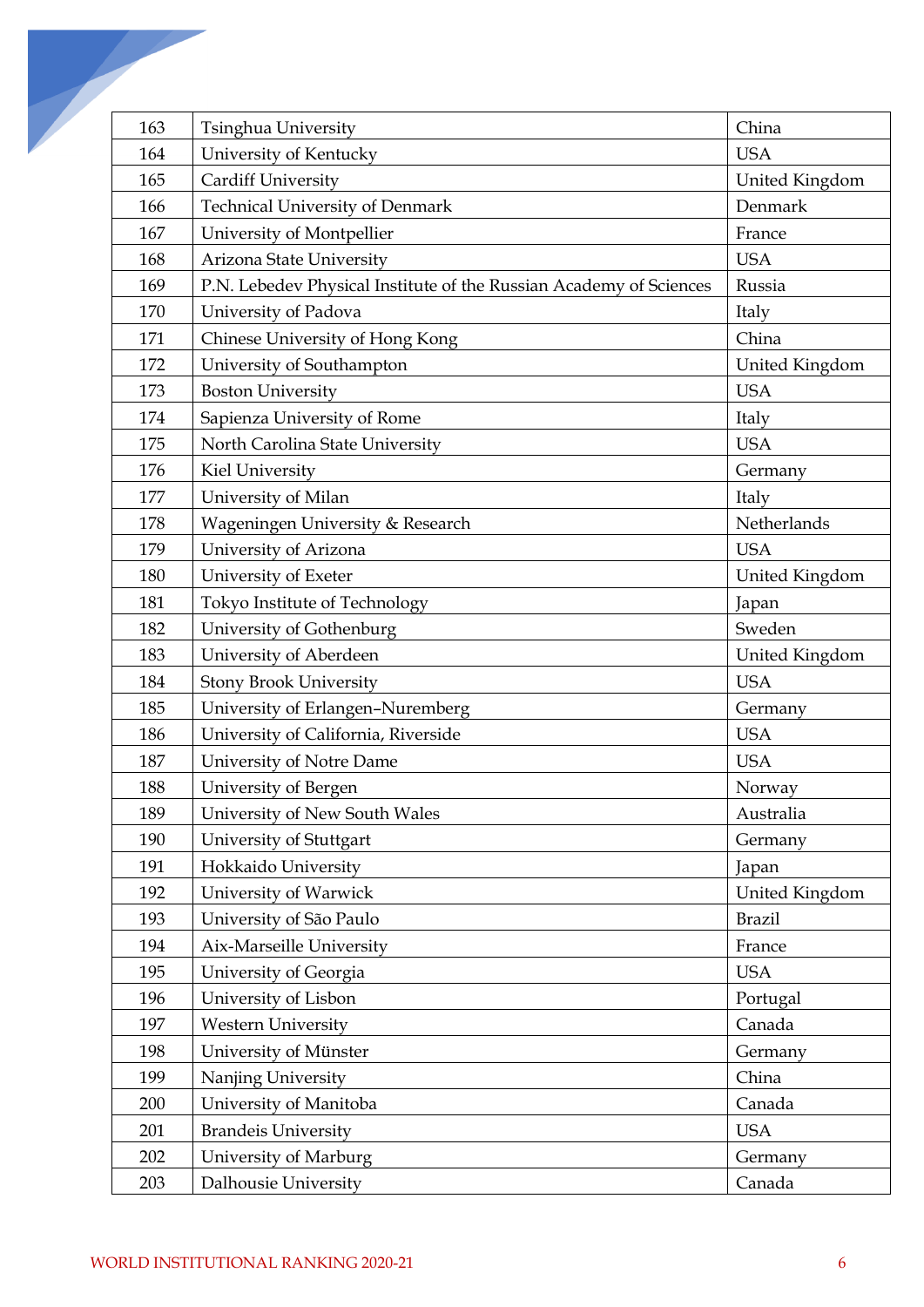| 204 | University of California, Santa Cruz               | <b>USA</b>         |
|-----|----------------------------------------------------|--------------------|
| 205 | University of Tennessee, Knoxville                 | <b>USA</b>         |
| 206 | Durham University                                  | United Kingdom     |
| 207 | University of Illinois at Chicago                  | <b>USA</b>         |
| 208 | Newcastle University                               | United Kingdom     |
| 209 | Georgetown University                              | <b>USA</b>         |
| 210 | Northeastern University                            | <b>USA</b>         |
| 211 | University of St Andrews                           | United Kingdom     |
| 212 | University of Buenos Aires                         | Argentina          |
| 213 | Karlsruhe Institute of Technology                  | Germany            |
| 214 | Scuola Normale Superiore di Pisa                   | Italy              |
| 215 | University at Albany, SUNY                         | <b>USA</b>         |
| 216 | National Autonomous University of Mexico           | Mexico             |
| 217 | University of Pavia                                | Italy              |
| 218 | <b>Tulane University</b>                           | <b>USA</b>         |
| 219 | Université libre de Bruxelles                      |                    |
| 220 | <b>RWTH Aachen University</b>                      | Belgium<br>Germany |
| 221 | London School of Economics and Political Science   | United Kingdom     |
| 222 | <b>Syracuse University</b>                         | <b>USA</b>         |
| 223 | University of Massachusetts Amherst                | <b>USA</b>         |
| 224 | George Washington University                       | <b>USA</b>         |
| 225 | University of Cincinnati                           | <b>USA</b>         |
| 226 |                                                    | Sweden             |
| 227 | Swedish University of Agricultural Sciences        | <b>USA</b>         |
|     | Colorado State University                          |                    |
| 228 | University of Saskatchewan                         | Canada             |
| 229 | Institute of Cancer Research, University of London | United Kingdom     |
| 230 | University of Cologne                              | Germany            |
| 231 | University of Connecticut                          | <b>USA</b>         |
| 232 | Saint Petersburg University                        | Russia             |
| 233 | University of Delaware                             | <b>USA</b>         |
| 234 | Queen's University Belfast                         | United Kingdom     |
| 235 | University of Missouri-Columbia                    | <b>USA</b>         |
| 236 | Virginia Tech                                      | <b>USA</b>         |
| 237 | University of Burgundy                             | France             |
| 238 | National Tsing Hua University                      | Taiwan             |
| 239 | University of Auckland                             | New Zealand        |
| 240 | Kobe University                                    | Japan              |
| 241 | Louisiana State University                         | <b>USA</b>         |
| 242 | Polytechnic University of Milan                    | Italy              |
| 243 | University of Texas at Dallas                      | <b>USA</b>         |
| 244 | University of Belgrade                             | Serbia             |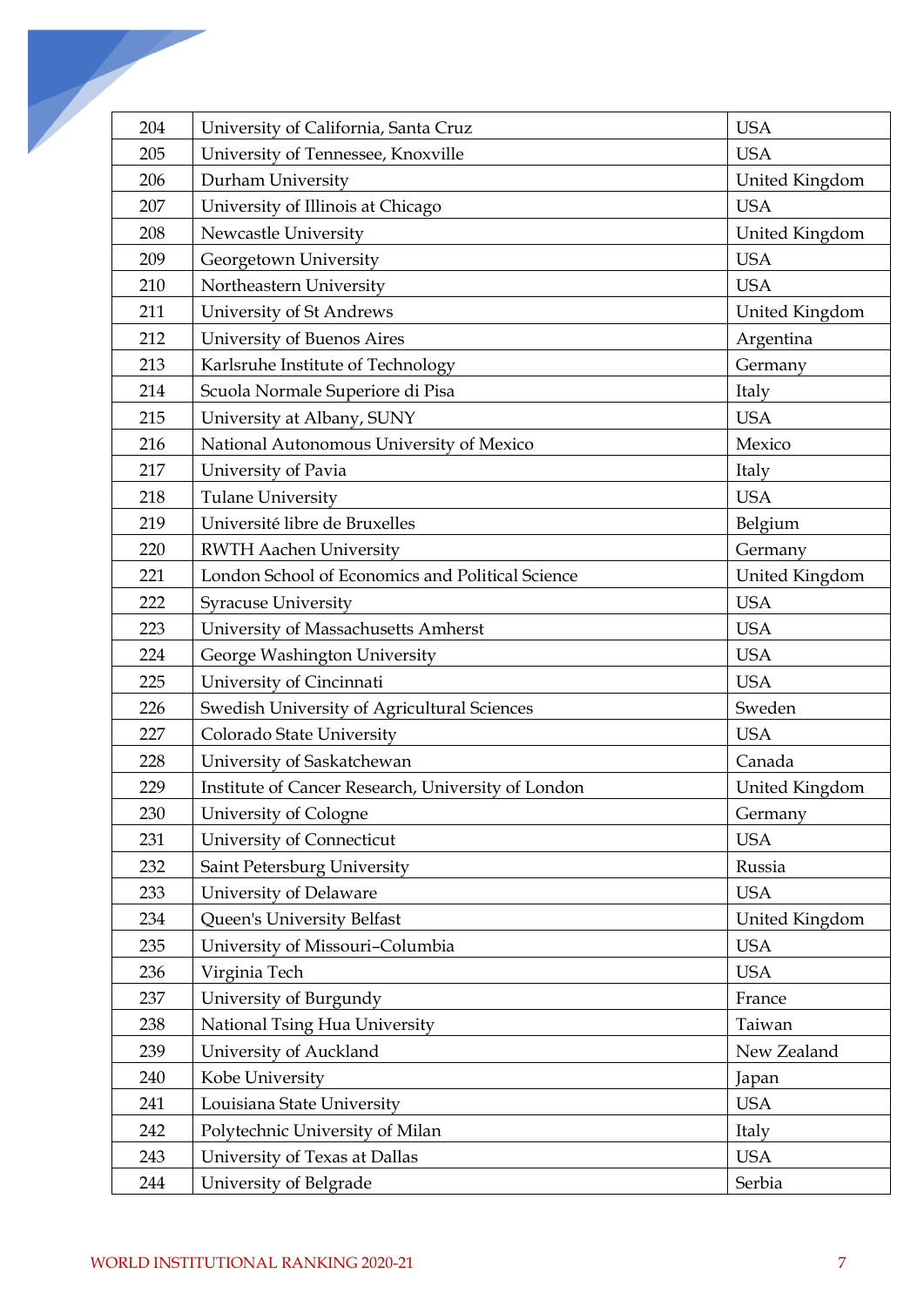| 245 | Laval University                           | Canada         |
|-----|--------------------------------------------|----------------|
| 246 | <b>Wayne State University</b>              | <b>USA</b>     |
| 247 | Okayama University                         | Japan          |
| 248 | University of Genoa                        | Italy          |
| 249 | Federal University of Rio de Janeiro       | <b>Brazil</b>  |
| 250 | Moscow Institute of Physics and Technology | Russia         |
| 251 | University of Porto                        | Portugal       |
| 252 | Vrije Universiteit Brussel                 | Belgium        |
| 253 | University of Catania                      | Italy          |
| 254 | Kansas State University                    | <b>USA</b>     |
| 255 | University of Parma                        | Italy          |
| 256 | TU Darmstadt                               | Germany        |
| 257 | Indian Institute of Science                | India          |
| 258 | City College of New York                   | <b>USA</b>     |
| 259 | University of Coimbra                      | Portugal       |
| 260 | Eötvös Loránd University                   | Hungary        |
| 261 | University of Arkansas - Fayetteville      | <b>USA</b>     |
| 262 | Waseda University                          | Japan          |
| 263 | Queen's University                         | Canada         |
| 264 | Friedrich Schiller University Jena         | Germany        |
| 265 | University of Lorraine                     | France         |
| 266 | University of Hawaii at Manoa              | <b>USA</b>     |
| 267 | University of Wisconsin-Milwaukee          | <b>USA</b>     |
| 268 | San Diego State University                 | <b>USA</b>     |
| 269 | University of Warsaw                       | Poland         |
| 270 | Southern Methodist University              | <b>USA</b>     |
| 271 | Keio University                            | Japan          |
| 272 | Tokyo Metropolitan University              | Japan          |
| 273 | École normale supérieure de Lyon           | France         |
| 274 | National University of Ireland, Galway     | Ireland        |
| 275 | <b>Brigham Young University</b>            | <b>USA</b>     |
| 276 | Xidian University                          | China          |
| 277 | Illinois Institute of Technology           | <b>USA</b>     |
| 278 | University of Hull                         | United Kingdom |
| 279 | University of Rostock                      | Germany        |
| 280 | Vienna University of Technology            | Austria        |
| 281 | Martin Luther University Halle-Wittenberg  | Germany        |
| 282 | University of Canterbury                   | New Zealand    |
| 283 | Pontifical Catholic University of Chile    | Chile          |
| 284 | University of Surrey                       | United Kingdom |
| 285 | University of Dundee                       | United Kingdom |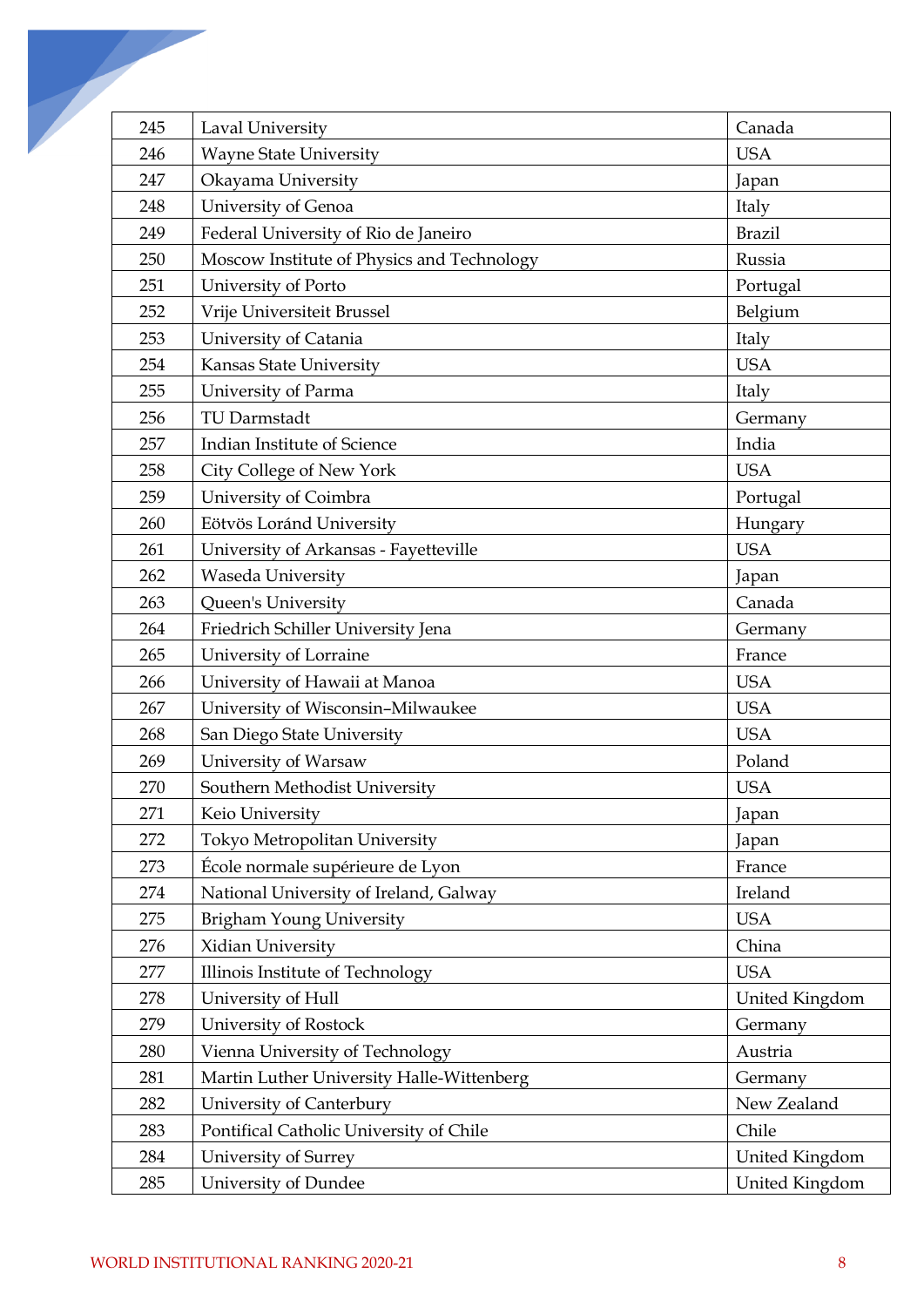| 286 | Lehigh University                                            | <b>USA</b>     |
|-----|--------------------------------------------------------------|----------------|
| 287 | University of Mississippi                                    | <b>USA</b>     |
| 288 | Novosibirsk State University                                 | Russia         |
| 289 | University of Zaragoza                                       | Spain          |
| 290 | Chalmers University of Technology                            | Sweden         |
| 291 | University of Alabama - Tuscaloosa                           | <b>USA</b>     |
| 292 | <b>Utah State University</b>                                 | <b>USA</b>     |
| 293 | University of Tehran                                         | Iran           |
|     | Ioffe Physical-Technical Institute of the Russian Academy of |                |
| 294 | Sciences                                                     | Russia         |
| 295 | Royal Holloway, University of London                         | United Kingdom |
| 296 | University of Tours                                          | France         |
| 297 | University of Tartu                                          | Estonia        |
| 298 | <b>Bangor University</b>                                     | United Kingdom |
| 299 | Osaka City University                                        | Japan          |
| 300 | <b>Flinders University</b>                                   | Australia      |
| 301 | Loyola University Chicago                                    | <b>USA</b>     |
| 302 | University of KwaZulu-Natal                                  | South Africa   |
| 303 | Sharif University of Technology                              | Iran           |
| 304 | Czech Technical University in Prague                         | Czech Republic |
| 305 | Polytechnic University of Madrid                             | Spain          |
| 306 | University of Montana                                        | <b>USA</b>     |
| 307 | Rensselaer Polytechnic Institute                             | <b>USA</b>     |
| 308 | National Technical University of Athens                      | Greece         |
| 309 | Tokyo University of Science                                  | Japan          |
| 310 | Mississippi State University                                 | <b>USA</b>     |
| 311 | Victoria University of Wellington                            | New Zealand    |
| 312 | American University of Beirut                                | Lebanon        |
| 313 | Sofia University                                             | Bulgaria       |
| 314 | University of Graz                                           | Austria        |
| 315 | Warsaw University of Technology                              | Poland         |
| 316 | Southwest University                                         | China          |
| 317 | Tokushima University                                         | Japan          |
| 318 | Birkbeck, University of London                               | United Kingdom |
| 319 | Nagasaki University                                          | Japan          |
| 320 | University of Alaska Fairbanks                               | <b>USA</b>     |
| 321 | Budapest University of Technology and Economics              | Hungary        |
| 322 | Istanbul University                                          | Turkey         |
| 323 | National Research Nuclear University MEPhI                   | Russia         |
| 324 | Concordia University                                         | Canada         |
| 325 | University of Missouri-Kansas City                           | <b>USA</b>     |
|     |                                                              |                |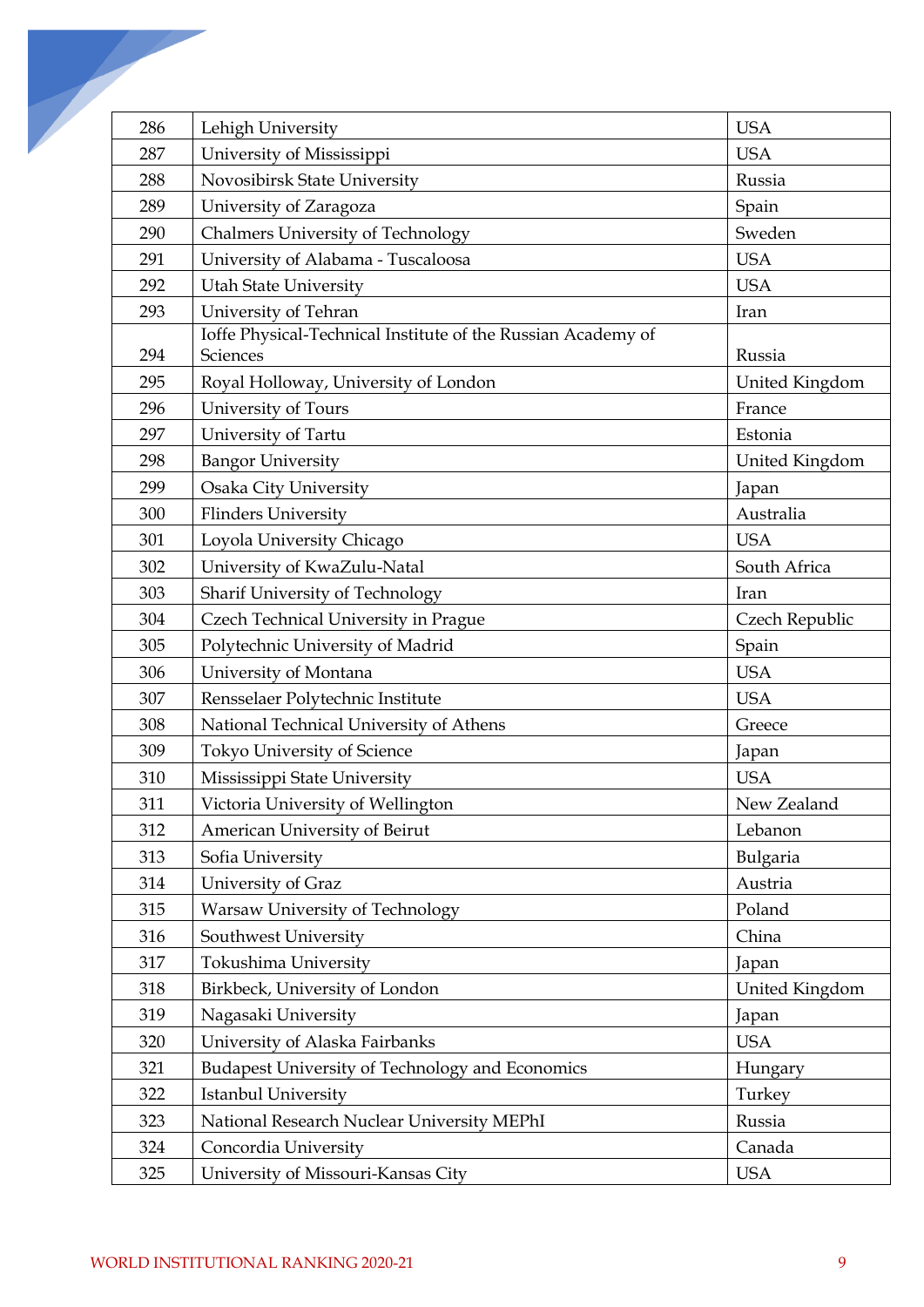| 326 | University of Delhi                                   | India          |
|-----|-------------------------------------------------------|----------------|
| 327 | Hunter College                                        | <b>USA</b>     |
| 328 | Ohio University                                       | <b>USA</b>     |
| 329 | <b>Binghamton University</b>                          | <b>USA</b>     |
| 330 | École des ponts ParisTech                             | France         |
| 331 | Technical University of Braunschweig                  | Germany        |
| 332 | <b>Banaras Hindu University</b>                       | India          |
| 333 | University of Poitiers                                | France         |
| 334 | Michigan Technological University                     | <b>USA</b>     |
| 335 | Panjab University                                     | India          |
| 336 | North Dakota State University                         | <b>USA</b>     |
| 337 | University of Essex                                   | United Kingdom |
| 338 | New Mexico State University                           | <b>USA</b>     |
| 339 | University of Yamanashi                               | Japan          |
| 340 | University of Bucharest                               | Romania        |
| 341 | University of Wrocław                                 | Poland         |
| 342 | Alexandria University                                 | Egypt          |
| 343 | New Jersey Institute of Technology                    | <b>USA</b>     |
| 344 | Nihon University                                      | Japan          |
| 345 | Peter the Great St. Petersburg Polytechnic University | Russia         |
| 346 | University of Franche-Comté                           | France         |
| 347 | City, University of London                            | United Kingdom |
| 348 | University of Maine, Orono                            | <b>USA</b>     |
| 349 | Rouen Normandy University                             | France         |
| 350 | South Dakota State University                         | <b>USA</b>     |
| 351 | École des Hautes Études en Sciences Sociales          | France         |
| 352 | <b>Tottori University</b>                             | Japan          |
| 353 | Indian Agricultural Research Institute                | India          |
| 354 | University of Namur                                   | Belgium        |
| 355 | Hofstra University                                    | <b>USA</b>     |
| 356 | San Jose State University                             | <b>USA</b>     |
| 357 | SUNY College of Environmental Science and Forestry    | <b>USA</b>     |
| 358 | Saitama University                                    | Japan          |
| 359 | Villanova University                                  | <b>USA</b>     |
| 360 | University of Lethbridge                              | Canada         |
| 361 | University of Greenwich                               | United Kingdom |
| 362 | Royal Veterinary College                              | United Kingdom |
| 363 | University of Dayton                                  | <b>USA</b>     |
| 364 | University of the Punjab                              | Pakistan       |
| 365 | University of the West of England, Bristol            | United Kingdom |
| 366 | Anna University                                       | India          |